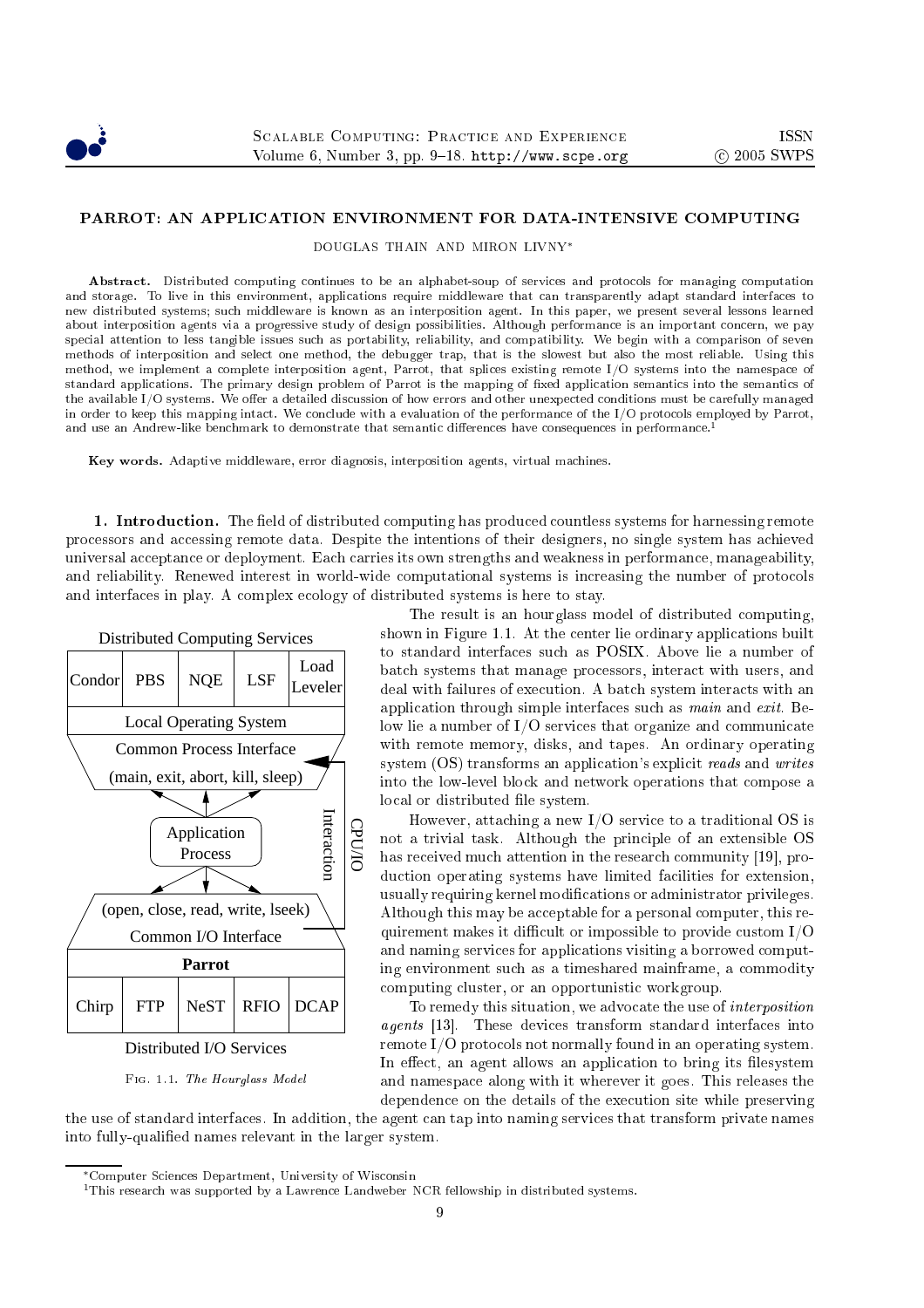|                                         | internal techniques |                |              |                   | external techniques |                    |                   |  |
|-----------------------------------------|---------------------|----------------|--------------|-------------------|---------------------|--------------------|-------------------|--|
|                                         | poly.<br>exten.     | static<br>link | dyn.<br>link | binary<br>rewrite | debug<br>trap       | remote<br>filesys. | kernel<br>callout |  |
| scope                                   | library             | static         | dynamic      | dynamic           | no setuid           | any                | any               |  |
| burden                                  | rewrite             | relink         | identify     | identify          | run command         | superuser          | modify os         |  |
| layer                                   | fixed               | any            | any          | any               | syscall             | fs ops only        | syscall           |  |
| $\int \ln \mathbf{H} \cdot d\mathbf{n}$ | hard                | hard           | hard         | hard              | easy                | impossible         | easy              |  |
| aff. linker                             | no                  | no             | no           | no                | yes                 | yes                | yes               |  |
| debug                                   | yes                 | yes            | yes          | yes               | limited             | yes                | yes               |  |
| secure                                  | no                  | no             | no           | no                | yes                 | yes                | yes               |  |
| find holes                              | easy                | hard           | hard         | hard              | easy                | easy               | easy              |  |
| norting                                 | easy                | hard           | hard         | hard              | medium              | easy               | medium            |  |

porting easy hard hard hard medium easy medium Fig. 1.2. Properties of Interposition Te
hniques

In this paper, we present practical lessons learned from several years of building and deploying interposition agents within the Condor project. [20, 28, 21, 22] Although the notion of such agents is not unique to Condor  $[13,$ 2, 12, they have seen relatively little use in other production systems. This is due to a variety of technical and semantic difficulties that arise in connecting real systems together.

We present this paper as a progressive design study that explores these problems and explains our solutions. We begin with a detailed study of seven methods of interposition, five of which we have experience building and deploying. The remaining two are effective but impractical because of the privilege required. We will compare the performance and functionality of these methods, giving particular attention to intangibles such as portability and reliability. In particular, we will concentrate on one method that has not been explored in detail: the debugger trap. Although this method has been employed in idealized operating systems, it requires additional techniques in order to provide acceptable performance on popular operating systems with limited debugging apabilities, su
h as Linux.

Using the debugger trap, we focus on the design of Parrot, an interposition agent that splices remote I/O systems into the filesystem space of ordinary applications. A central problem in the design of an  $I/O$  agent is the semantic problem of mapping not-quite-identical interfaces to each other. The outgoing mapping is usually quite simple: read becomes a get, write becomes a put, and so forth. The real difficulty lies in interpreting the large space of return values from remote services. Many new kinds of failure are introduced: servers crash, credentials expire, and disks fill. Trivial transformations into the application's standard interface lead to a brittle and frustrating experien
e for the user.

A corollary to this observation is that access to computation and storage cannot be fully divorced. Abstract notions of design often en
ourage the partition of distributed systems into two a
tivities: either omputation or storage. An interposition agent serves as a onne
tion between these two on
erns; like an operating system kernel, it manages both types of devices and must mediate their interaction, sometimes bypassing the application itself.

This paper is a ondensed version of a workshop paper. Due to spa
e limitations, we have omitted a number of sections and details, indicated by footnotes. The interested reader may find further details in the original paper [23] or in a technical report. [24] -

2. Interposition Techniques Compared. There are many techniques for interpositioning services between an application and the underlying system. Each has particular strengths and weaknesses. Figure 1.2 summarizes seven interposition techniques. They may be broken into two broad categories: internal and external. Internal te
hniques modify the memory spa
e of an appli
ation pro
ess in some fashion. These te
hniques are flexible and efficient, but cannot be applied to arbitrary processes. External techniques capture and modify operations that are visible outside an application's address space. These techniques are less flexible and have higher overhead, but can be applied to nearly any process. The Condor project has experience building and deploying all of the internal te
hniques as well one external te
hnique: the debugger trap. The remaining two external techniques we describe from relevant publications.

The simplest technique is the *polymorphic extension*. If the application structure is amenable to extension, we may simply add a new implementation of an existing interface. The user then must make small code changes to invoke the appropriate constructor or factory in order to produce the new object. This technique is used in

 $^{2}$ Omitted: Example applications of interposition agents.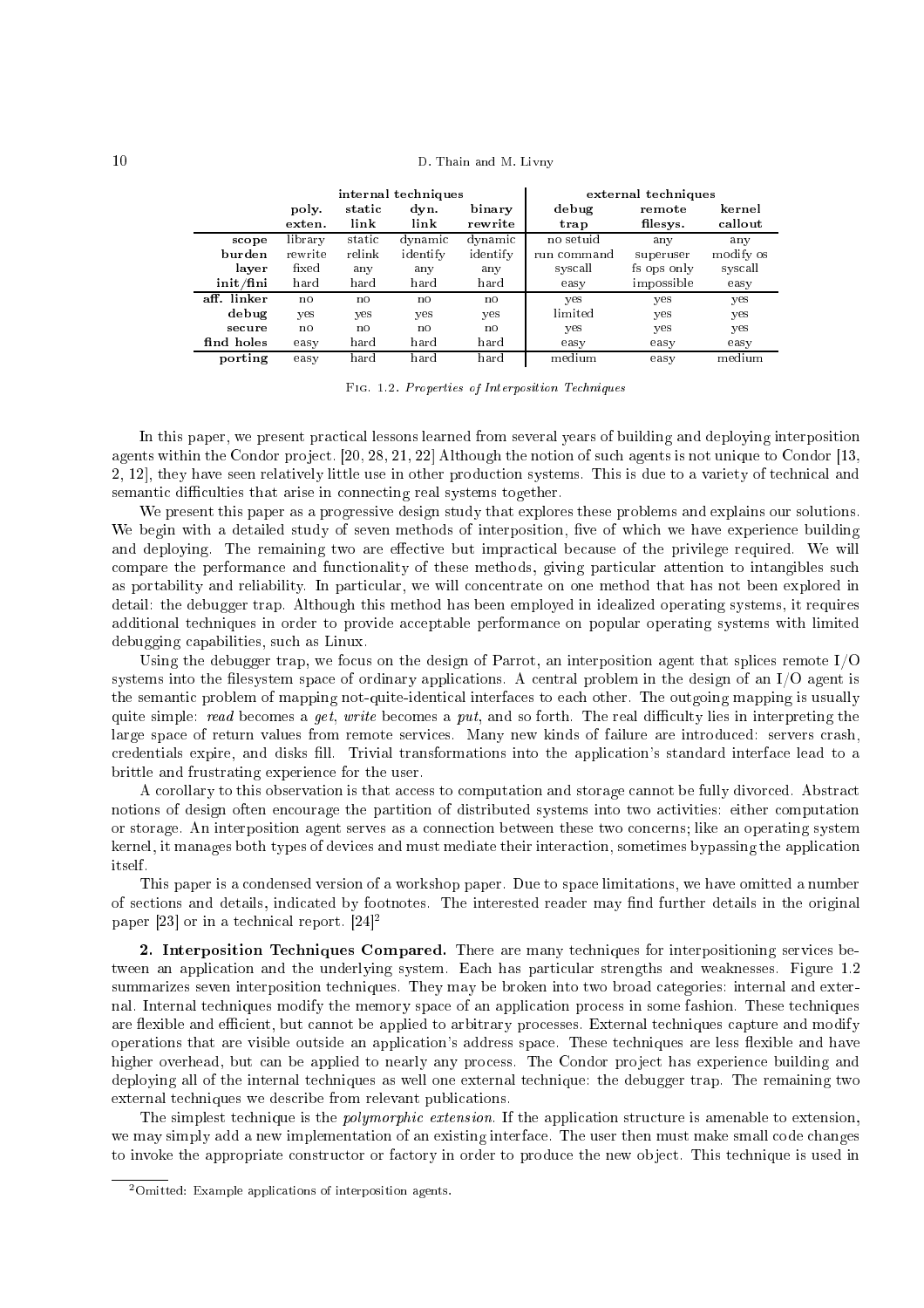Condor's Java Universe [22] to connect an ordinary InputStream or OutputStream to a secure remote proxy. It is also found in general purpose libraries such as SFIO [25].

The *static library* technique involves creating a replacement for an existing library. The user is obliged to re-link the application with the new library. For example, Condor's Standard Universe [20] provides a drop-in repla
ement for the standard C library that provides transparent he
kpointing as well as proxying of I/O back to the submission site, fully emulating the user's home environment. The *dynamic library* technique also involves creating a replacement for an existing library. However, through the use of linker controls, the user may direct the new library to be used in place of the old for any given dynamically linked library. This technique is used by DCache [8], some implementations of SOCKS [15], as well as our own Bypass [21] toolkit. The binary rewriting technique involves modifying the machine code of a process at runtime to redirect the flow of control. This requires very detailed knowledge of the CPU architecture in use, but this can be hidden behind an abstraction such as the Paradyn [17] toolkit. This technique has been used to "hijack" an unwitting process at runtime [28].

Traditional debuggers make use of a spe
ialized operating system interfa
e for stopping, examining, and resuming a process. The *debugger trap* technique uses this interface, but instead of merely examining the pro
ess, the debugging agent traps ea
h system all, provides an implementation, and then pla
es the result back in the target process while nullifying the intended system call. An example of this technique is UFO [2], which allows access to HTTP and ftp resources via whole-file fetching. A difficulty with the debugger trap is that many tools compete for access to a single process' debug interface. The Tool Daemon Protocol (TDP) [18] provides an interfa
e for managing su
h tools in a distributed system.

A remote filesystem may be used as an interposition agent by simply modifying the file server. NFS is a popular choice for this technique, and is used by the Legion [27] object-space translator, as well the Slice [4] microproxy. Finally, short of modifying the kernel itself, we may install a one-time kernel callout which permits a filesystem to be serviced by a user-level process. This facility can be present from the ground up in a microkernel [1], but can also be added as an afterthought, which is the case for most implementations of AFS  $[11]$ .

The four internal te
hniques may only be applied to ertain kinds of programs. Polymorphi extension and static linking only apply to those programs that can be rebuilt. The dynamic library technique requires that the repla
ed library be dynami
, while binary rewriting (with the Paradyn toolkit) requires the presen
e of the dynamic loader, although no particular library must be dynamic. The three external techniques apply to any pro
ess, with the ex
eption that the debugging trap prevents the tra
ed pro
ess from elevating its privilege level through the setuid feature.

The burden upon the user for each of these techniques also varies widely. For example, polymorphic extension requires small ode hanges while stati linking requires rebuilding. These te
hniques may not be possible with packaged commercial software. Dynamic linking and binary rewriting require that the user understand which programs are dynamically linked and which are not. Most standard system utilities are dynamic, but many ommer
ial pa
kages are stati
. Our experien
e is that users are surprised and quite frustrated when an (unexpectedly) static application blithely ignores an interposition agent. The remote filesystem and kernel allout te
hniques impose the smallest user burden, but require a ooperative system administrator to make the ne
essary hanges. The debugger trap imposes a small burden on the user to simply invoke the agent executable.

Perhaps the most significant difference between the techniques is the ability to trap different layers of software. Each of the internal techniques may be applied at any layer of code. For example, Bypass has been used to instrument an application's calls to the standard memory allocator, the X Window System library, and the OpenGL library. In contrast, the external techniques are fixed to particular interfaces. The debugger trap only operates on physical system calls, while the remote filesystem and kernel callout are limited to certain filesystem operations.

Differences in these techniques affect the design of code that they attach to. Consider the matter of implementing a directory listing on a remote device. The internal techniques are capable of intercepting library calls such as *open* and *opendir*. These are easily mapped to remote file access protocols, which generally have separate procedures for accessing files and directories. However, the Unix interface unifies files and directories; both are accessed through the system call open. External techniques must accept an open on either a file or directory and defer the binding to a remote operation until either read or get dents is invoked. The choice of interposition layer affects the design of the agent.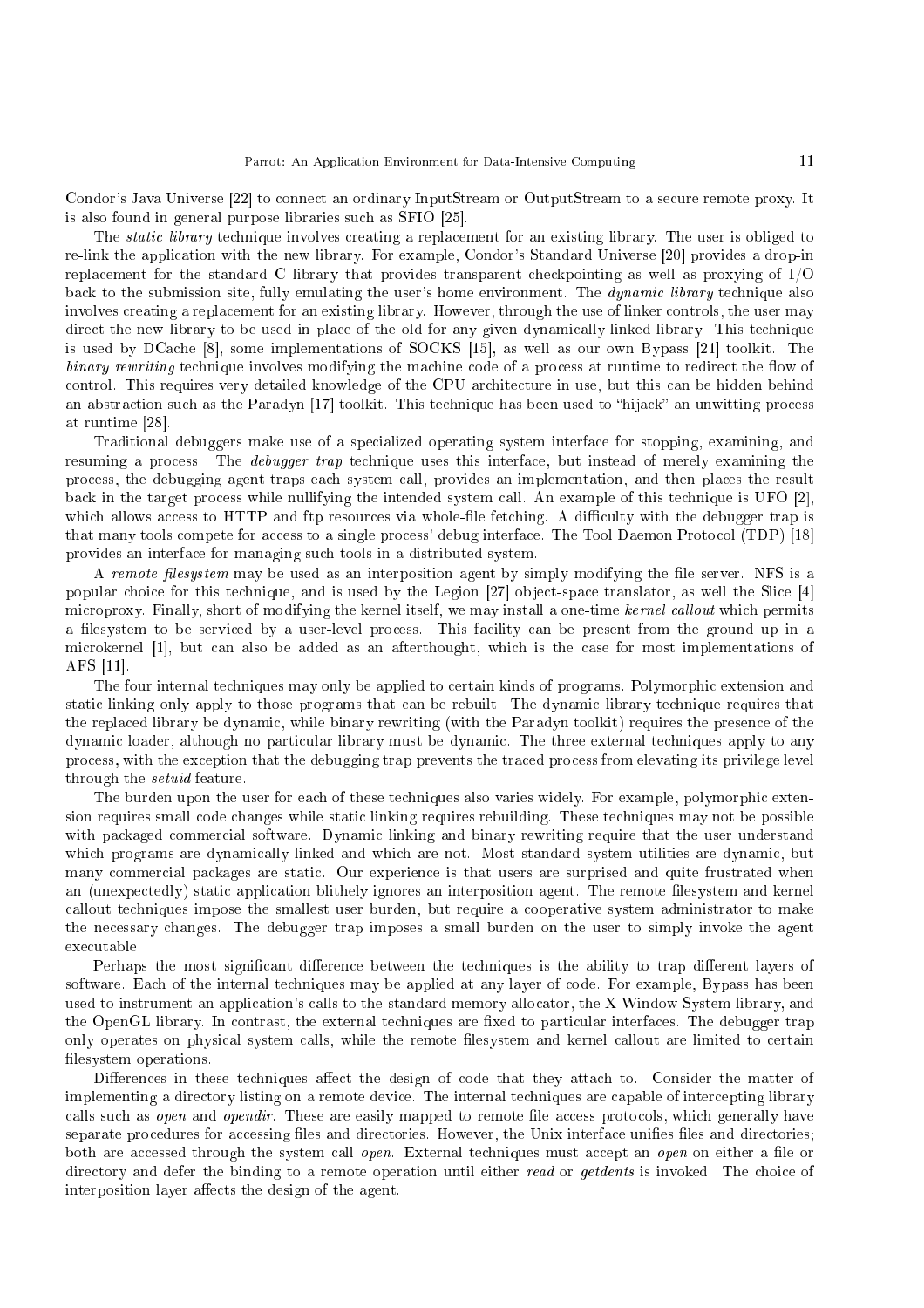The external techniques also differ in the range of operations that they are able to trap. While the debugger trap can modify any system call, the remote filesystem and kernel callout techniques are limited to filesystem operations. A particular remote filesystem may have even further restrictions. For example, the stateless NFS protocol has no representation of the system calls *open* and *close*. Without access to this information, the interposed service cannot provide semantics significantly different than those provided by NFS. Further, such file system interfaces do not express any binding between individual operations and the processes that initiate them. That is, a remote filesystem agent sees a *read* or *write* but not the process id that issued it. Without this information, it is difficult or impossible to performing accounting for the purposes of security or performan
e.

A number of important activities take place during the initialization and finalization of a process: dynamic libraries are loaded; constructors, destructors, and other automatic routines are run; I/O streams are created or flushed. During these transitions, the libraries and other resources in use by a process are in a state of flux. This complicates the implementation of internal agents that wish to intercept such activity. For example, the application may perform I/O in a global constructor or destructor. Thus, an internal agent itself cannot rely on global constructors or destructors: there is no ordering enforced between those of the application and those of the agent. Likewise, a dynamically loaded agent cannot interpose on the actions of the dynamic linker. The programmer of such agents must not only exercise care in constructing the agent, but also in selecting the libraries invoked by the agent. Such code is time consuming to create and debug. These activities are much more easily manipulated through external techniques. For example, external techniques can easily trap and modify the activities of the dynamic linker.

No code is ever complete nor fully debugged. Production deployment of interposition agents requires that users be permitted to debug both applications and agents. All techniques admit debugging of user programs, with the only complication arising in the debugger trap. For obvious reasons, a single process cannot be debugged by two processes at once, so a debugger cannot be attached to an instrumented process. However, a debugger trap agent an be used to manage an entire pro
ess tree, so instead the user may use the agent to invoke the debugger, which may then invoke the application. The debugger's operations may be trapped just like any other system all and passed along to the appli
ation, all under the supervision of the agent.

Interposition agents may be used for security as well as convenience. An agent may provide a sandbox which prevents an untrusted application from modifying any external data that it is not permitted to access. The internal techniques are not suitable for this security purpose, because they may easily be subverted by a program that invokes system alls dire
tly without passing through libraries. The external te
hniques, however, cannot be fooled in this way and are thus suitable for security.

Related to security is the matter of *hole detection*. An interposition agent may fail to trap an operation attempted by an application. This may simply be a bug in the agent, or it may be that the interface has evolved over time, and the application is using a deprecated or newly added interface that the agent is not aware of. Internal agents are espe
ially sensitive to this bug. As standard libraries develop, interfa
es are added and deleted, and modified library routines may invoke system calls directly without passing through the corresponding public interface function. For example, *fopen* may invoke the *open* system call without passing through the *open* function. Such an event causes general chaos in both the application and agent, often resulting in crashes or (worse) silent output errors. No such problem occurs in external agents. Although interfaces still hange, any unexpe
ted event is dete
ted as an unknown system all. The agent may then terminate the application and indicate the exact problem.

The problem of hole detection must not be underestimated. Our experience is that any significant operating system upgrade includes changes to the standard libraries, which in turn require modifications to internal trapping techniques. Thus, internal agents are rarely forward compatible. Further, identifying and fixing such holes is time consuming. Because the missed operation itself is unknown, one must spend long hours with a debugger to see where the expected course of the application differs from the actual behavior. Once discovered, a new entry point must be added to the agent. The treatment is simple but the diagnosis is difficult. We have learned this lesson the hard way by porting both the Condor remote system call library and the Bypass toolkit to a wide variety of Unix-like platforms.

For these reasons, we have described *porting* in Figure 1.2 as follows. The polymorphic extension and the remote filesystem are quite easy to build on a new system. The debugger trap and the kernel callout have significant system dependent components to be ported to each operating system, but the nature and stability of these interfaces make this a tractable task. The remaining three techniques—static linking, dynamic linking,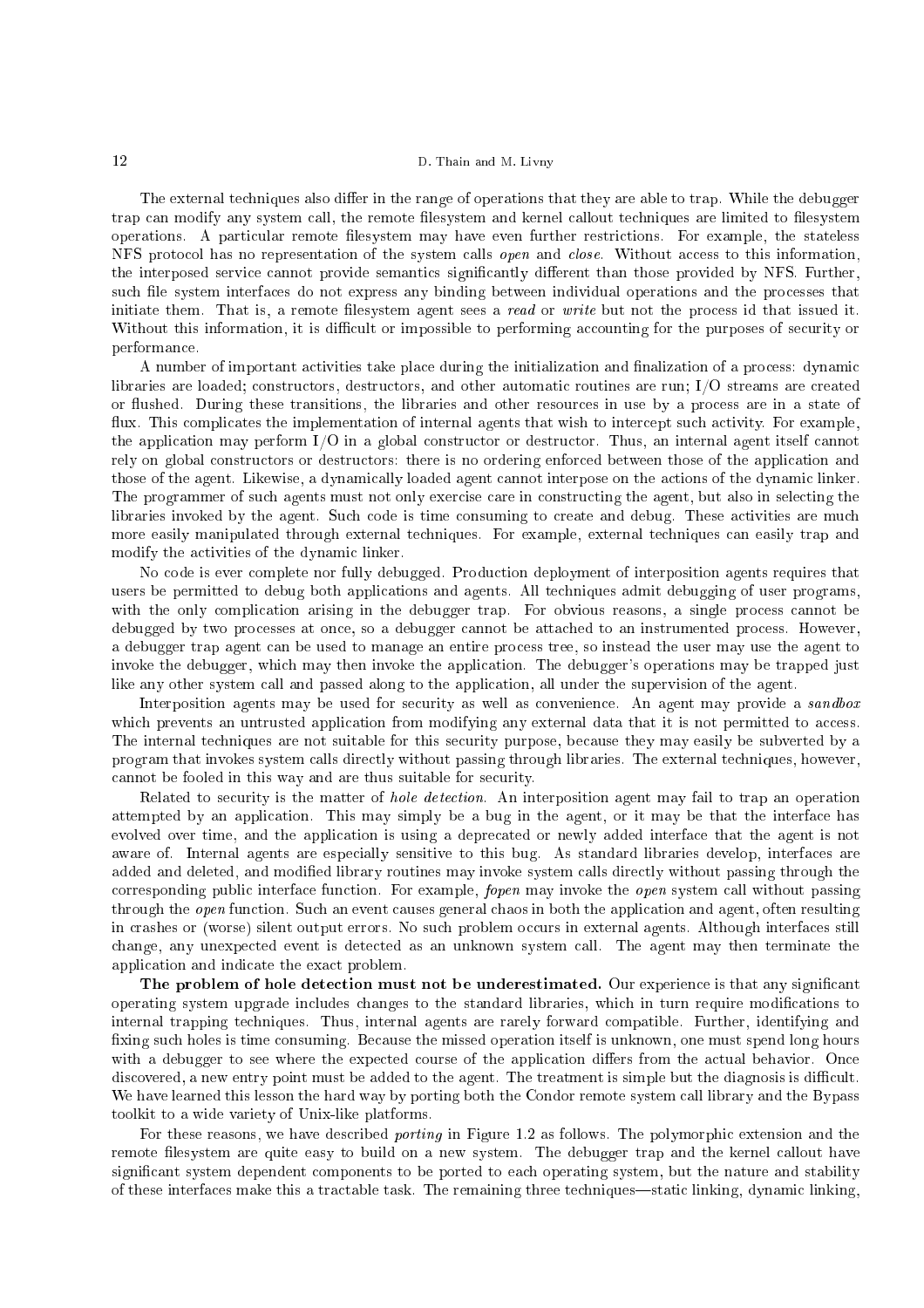Parrot: An Application Environment for Data-Intensive Computing 13

|                          | getpid                  | stat            | open/close       | read 8KB        | bandwidth         |
|--------------------------|-------------------------|-----------------|------------------|-----------------|-------------------|
| unmod                    | $18 \pm 03 \ \mu s$     | $1.85 + .09$    | $3.18+$<br>08    | $3.27 \pm .19$  | $282 \pm 13$ MB/s |
| rewrite                  | $.21 \pm .25 \ \mu s$   | $1.82 \pm .02$  | $3.21 +$<br>.05  | $3.26 \pm .03$  | $280 \pm 7$ MB/s  |
| static                   | $.21 \pm .02 \; \mu s$  | $1.80 + .17$    | $3.59+$<br>- 05  | $3.34\pm .02$   | $280 \pm 17$ MB/s |
| dynamic                  | $1.22 \pm .01 \ \mu s$  | $3.60 \pm .10$  | $5.53\pm$<br>.06 | 4.31 $\pm$ .09  | $278 \pm 4$ MB/s  |
| $(\alpha \text{ unmod})$ | (6.8x)                  | (1.9x)          | (1.7x)           | (1.3x)          | (0.99x)           |
| debug                    | $10.06 \pm .21 \ \mu s$ | $55.41 \pm .50$ | $42.09\pm$<br>06 | $30.99 \pm .26$ | $122 \pm 4$ MB/s  |
| $\alpha$ unmod)          | (56x)                   | (30x)           | (13x)            | (9x)            | (0.43x)           |

Fig. 2.1. Overhead of Interposition Te
hniques

and binary rewriting—should be viewed as a significant porting challenge that must be revisited at every minor operating system upgrade.

Figure 2.1 compares the performance of four transparent interposition techniques. We constructed a benchmark C program which timed 100,000 iterations of various system calls on a 1545 MHz Athlon XP1800 running Linux 2.4.18. Available bandwidth was measured by reading a 100 MB file sequentially in 1 MB blocks. The mean and standard deviation of 1000 cycles of each benchmark are shown. File operations were performed on an existing file in a temporary file system. The *unmod* case gives the performance of this benchmark without any agent attached, while the remaining five show the same benchmark modified by each interposition technique. In each case, we constructed a very minimal agent to trap system calls and invoke them without modification.

As can be seen, the binary rewriting and static linking methods add no significant cost to the application. The dynamic method has overhead on the order of microseconds, as it must manage the structure of (potentially) multiple agents and invoke a function pointer. However, these overheads are quickly dominated by the cost of moving data in and out of the pro
ess. The debugger trap has the greatest overhead of all the te
hniques, ranging from a 56x slowdown for getpid to a 6x slowdown for writing 8 KB. Most importantly, the bandwidth measurement demonstrates that the debugger trap achieves less than half of the unmodified I/O bandwidth. It should be fairly noted that this latency and bandwidth will be dominated by the latency and bandwidth of accessing remote services on commodity networks. Security and reliability come at a measurable cost.<sup>3</sup>

|                                           |           |       | xterm |  |                         |                                 |  |
|-------------------------------------------|-----------|-------|-------|--|-------------------------|---------------------------------|--|
| % parrot tcsh                             |           |       |       |  |                         |                                 |  |
| % cd /gsiftp/mss.ncsa.uiuc.edu/u/ac/thain |           |       |       |  |                         |                                 |  |
| $\frac{2}{2}$ ls $-\frac{1}{2}$           |           |       |       |  |                         |                                 |  |
| total 3                                   |           |       |       |  |                         |                                 |  |
| druxruxrux                                | 1 thain   | thain |       |  | 0 Aug 26 15:00 .trash   |                                 |  |
| -rwxrwxrwx                                | 1 thain   | thain |       |  |                         | 15057 Aug 26 15:00 condor.gif   |  |
| -ruxruxrux                                | 1 thain   | thain |       |  | 68 Aug 26 15:00 hello.c |                                 |  |
| -rwxrwxrwx                                | - 1 thain | thain |       |  |                         | 132921 Aug 26 15:00 lessons.pdf |  |
| % cp lessons.pdf /tmp                     |           |       |       |  |                         |                                 |  |
| % mkdir datadir                           |           |       |       |  |                         |                                 |  |
| % vi hello.c                              |           |       |       |  |                         |                                 |  |
| % xv condor gif                           |           |       |       |  |                         |                                 |  |
| $\boldsymbol{\mathsf{z}}$                 |           |       |       |  |                         |                                 |  |

Fig. 3.1. Intera
tive Browsing with Parrot

**3. Parrot.** The Parrot interposition agent attaches standard applications to a variety of distributed  $I/O$ systems by way of the debugger trap, described above. Each I/O protocol is presented as a normal filesystem entry under a new top-level directory bearing the name of the protocol. In addition, an optional mountlist may be given, which redirects parts of the filesystem namespace to external paths. Figure 3.1 shows Parrot being used with standard tools to manipulate files stored at the Mass Storage Server (MSS) at the National Center for Supercomputing Applications (NCSA) via the Grid Security Infrastructure (GSI) [9] variant of the File Transfer Protocol (FTP).

Parrot is equipped with a variety of drivers for communicating with external storage systems; each has particular features and limitations. The simplest is the Local driver, which simply passes operations on to the underlying operating system. The Chirp protocol was designed by the authors in an earlier work  $[22]$ 

 $3$ Omitted: a detailed description of the debugger trap.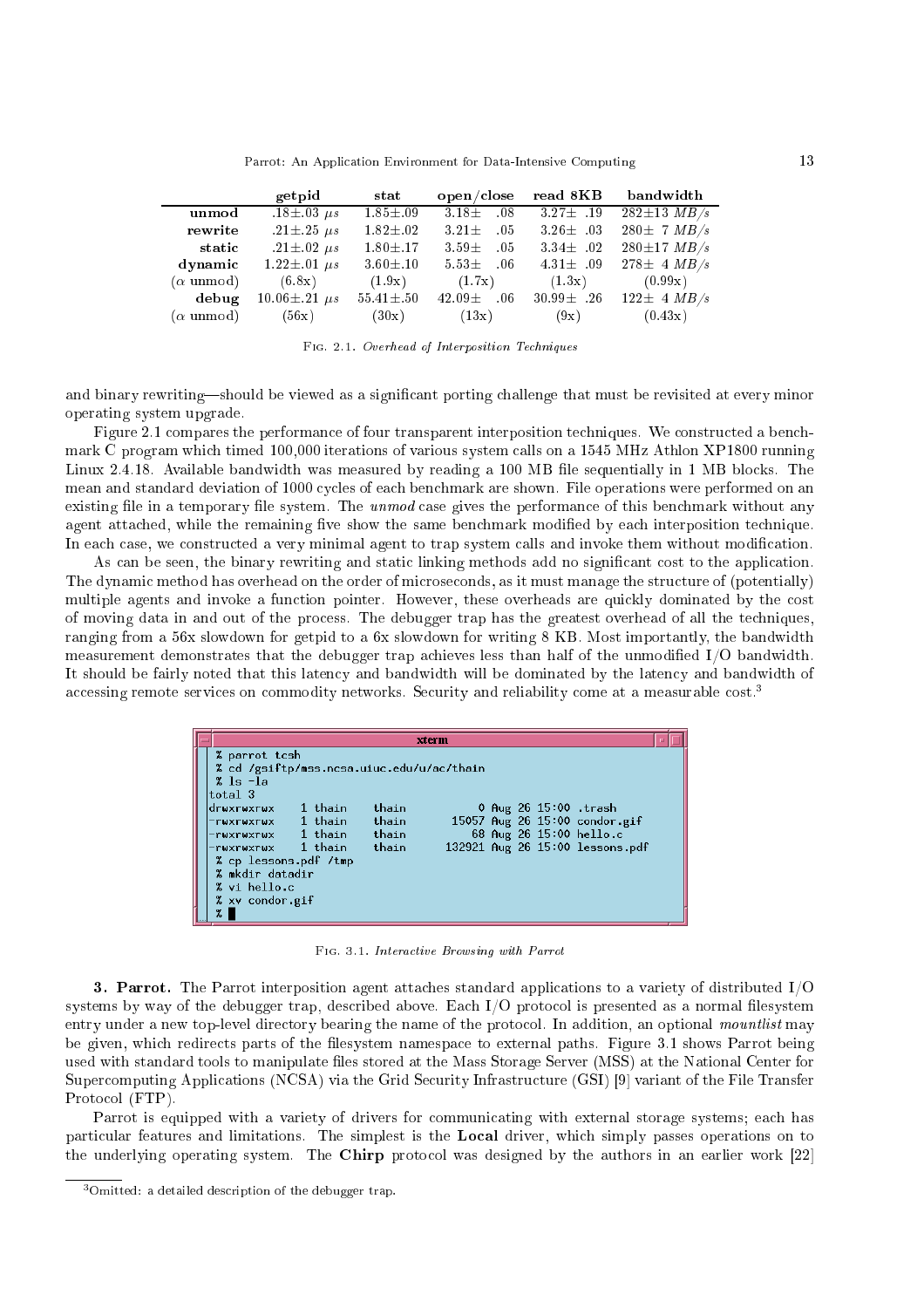to provide remote I/O with semantics very similar to POSIX. A standalone chirp server is distributed with Parrot. The venerable File Transfer Protocol (FTP) has been in heavy use since the early days of the Internet. Its simplicity allows for a wide variety of of implementations, which, for our purposes, results in an unfortunate degree of imprecision which we will expand upon below. Parrot supports the secure GSI [3] variant of ftp. The NeST protocol is the native language of the NeST storage appliance  $[6]$ , which provides an array of authentication, allocation, and accounting mechanisms for storage that may be shared among multiple transient users. The RFIO and DCAP protocols were designed in the high-energy physics community to provide access to hierarchical mass storage devices such as Castor [5] and DCache [8].

Because Parrot must preserve POSIX semantics for the sake of the application, our foremost concern is the ability of each of these protocols to provide the necessary semantics. Performance is a secondary concern, although it is affected significantly by semantic issues. A summary of the semantics of each of these protocols is given in Figure 3.2.<sup>4</sup>

|       | name binding | discipline | dirs   | metadata | symlinks     | connections |
|-------|--------------|------------|--------|----------|--------------|-------------|
| posix | open/close   | random     | yes    | direct   | yes          |             |
| chirp | open/close   | random     | yes    | direct   | yes          | per client  |
| ftp   | $get$ / put  | sequential | varies | indirect | $\mathbf{n}$ | per file    |
| nest  | $get$ / put  | random     | yes    | indirect | yes          | per client  |
| rfio  | open/close   | random     | yes    | direct   | $\mathbf{n}$ | per file/op |
| dcap  | open/close   | random     | no     | direct   | $\mathbf{n}$ | per client  |

FIG. 3.2. Protocol Compatibility with POSIX

4. Errors and Boundary Conditions. Error handling has not been a pervasive problem in the design of traditional operating systems. As new models of file interaction have developed, attending error modes have been added to existing systems by expanding the software interfa
e at every level. For example, the addition of distributed file systems to the Unix kernel created the new possibility of a stale file handle, represented by the ESTALE error. As this error mode was discovered at the very lowest layers of the kernel, the value was added to the device driver interface, the file system interface, the standard library, and expected to be handled directly by applications.

We have no such luxury in an interposition agent. Applications use the existing interface, and we have neither the desire nor the ability to change it. Sometimes, if we are lucky, we may re-use an error such as ESTALE for an analogous, if not identi
al purpose. Yet, the underlying devi
e drivers generate errors ranging from the vague "file system error" to the microscopically precise "server's certification authority is not trusted." How should the unlimited space of errors in the lower layers be transformed into the fixed space of errors available to the application?<sup>5</sup>

For example, several device drivers have the necessary machinery to carry out all of a user's possible requests, but provide vague errors when a supported operation fails. The FTP driver allows an application to read a file via the GET ommand. However, if the GET ommand fails, the only available information is the error ode 550, which encompasses almost any sort of file system error including "no such file," "access denied," and "is a directory." The POSIX interface does not permit a catch-all error value; it requires a specific reason. Which error ode should be returned to the appli
ation?

One technique for dealing with this problem is to interview the service in order to narrow down the cause of the error, in a manner similar to that of an expert system. Suppose that we attempt to retrieve a file using an FTP GET operation. If the GET should fail, we may hypothesize that the named file is actually a directory. The hypothesis may be tested with a change directory (CWD) command. If that succeeds, the hypothesis is true, and we may return the precise error "not a file." If that fails, we must propose another hypothesis and test it. Parrot performs a number of two- and three-step interviews in response to a variety of FTP errors.

The connection structure of a remote I/O protocol also has implications for semantics as well as performance. Chirp, NeST, and DCAP require one TCP connection between each client and server. FTP and RFIO require a new connection made for each file opened. In addition, RFIO requires a new connection for each operation performed on a non-open file. Because most file system operations are metadata queries, this can result in an

<sup>&</sup>lt;sup>4</sup>Omitted: Details of the various protocols supported by Parrot.

<sup>5</sup>Omitted: Several more examples of error transformation.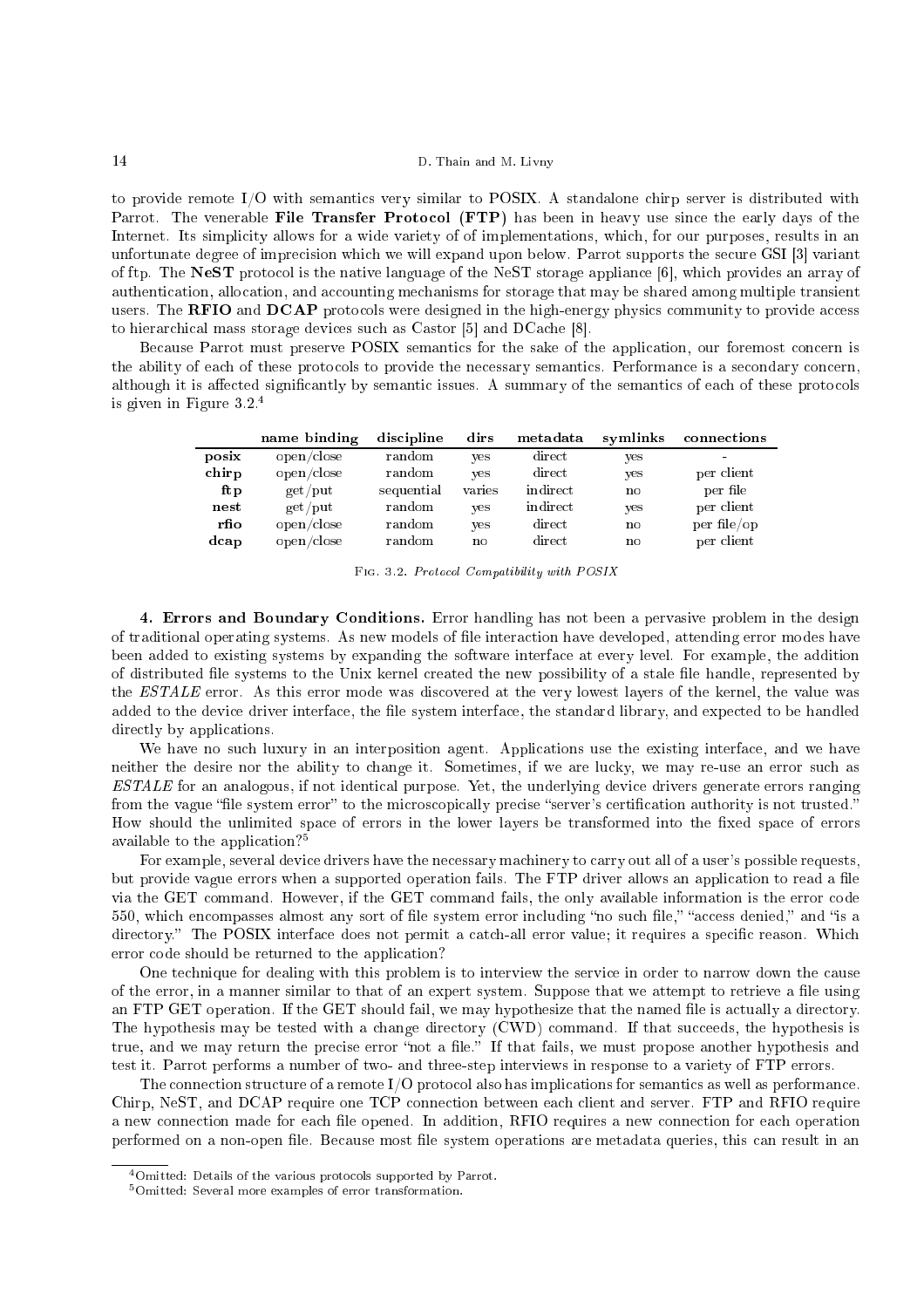extraordinary number of connections in a short amount of time. Ignoring the latency penalties of this activity, a large number of TCP connections can consume resources at clients, servers, and network devices such as address translators.<sup>6</sup>

5. Performan
e. We have deferred a dis
ussion of performan
e until this point so that we may see the performance effects of semantic constraints. Although it is possible to write applications explicitly to use remote I/O protocols in the most efficient manner, Parrot must provide conservative and complete implementations of POSIX operations. For example, an application may only need to know the size of a file, but if it requests this information via *stat*, Parrot is obliged to fill the structure with everything it can, possibly at great cost.



Fig. 5.1. Throughput of 128 MB File Copy

The I/O services discussed here, with the exception of Chirp, are designed primarily for efficient highvolume data movement. This is demonstrated by Figure 5.1, whi
h ompares the throughput of the proto ols at various blo
k sizes. The throughput was measured by copying a 128 MB file into the remote storage device with the standard cp command equipped with Parrot and a varying default blo
k size, as ontrolled through the *stat* emulation described above.

Of ourse, the absolute values are an artifa
t of our system, however, it an be seen that all of the proto
ols must be tuned for optimal performan
e. The exception is Chirp, which only reaches about one half of the available bandwidth. This is be
ause of the strict RPC nature required for POSIX semantics; the Chirp server does not extract from the underlying filesystem any more data than necessary to supply the immediate read. Although it is technically feasi-

ble for the server to read ahead in anticipation of the next operation, such data pulled into the server's address space might be invalidated by other actors on the file in the meantime and is thus semantically incorrect.

The hiccup in throughput of DCAP at a block size of 64KB is an unintended interaction with the default TCP buffer size of 64 KB. The developers of DCAP are aware of the artifact and recommend changing either the block size or the buffer size to avoid it. This is reasonable advice, given that all of the protocols require tuning of some kind.

Figure 5.2 benchmarks the latency of POSIX-equivalent operations in each I/O protocol. These measurements were obtained in a manner identical to that of Figure 2.1, with the indicated servers residing on the same system as in Figure 5.1. Notice that the latencies are measured in milliseconds, whereas Figure 2.1 gave mi
rose
onds.

| proto | stat                                                                          |                                              |                                  | open/close read 8KB write 8KB bandwidth |               |
|-------|-------------------------------------------------------------------------------|----------------------------------------------|----------------------------------|-----------------------------------------|---------------|
| chirp | $50\pm$ 14 ms                                                                 | .84 $\pm$ .09 2.80 $\pm$ .06 2.23 $\pm$ .04  |                                  |                                         | $4.1 \, MB/s$ |
| ftp   | $87\pm$ 09 ms                                                                 |                                              | $2.82\pm .26$ (no random access) |                                         | 7.9 $MB/s$    |
|       | $nest$ $2.51\pm$ $.05$ ms                                                     |                                              |                                  | $2.53\pm$ 17 $4.48\pm$ 14 $7.41\pm$ 32  | $7.9$ $MB/s$  |
|       | <b>rfio</b> $13.41 \pm 0.28$ ms                                               | $23.11 \pm 1.29$ $3.32 \pm 14$ $2.85 \pm 18$ |                                  |                                         | $7.3$ $MB/s$  |
|       | dcap $152.53 \pm 16.68$ ms $159.09 \pm 16.68$ $3.01 \pm 0.62$ $3.14 \pm 0.62$ |                                              |                                  |                                         | $7.5$ $MB/s$  |

FIG. 5.2. Performance of I/O Protocols On a Local-Area Network

We hasten to note that this comparison, in a certain sense, is not "fair." These data servers provide vastly different services, so the performance differences demonstrate the cost of the service, not the cleverness of the implementation. For example, Chirp and FTP achieve low latencies because they are lightweight translation layers over an ordinary file system. NeST has somewhat higher latency because it provides the abstraction of a virtual file system, user namespace, access control lists, and a storage allocation system, all built on an existing filesystem. The cost is due to the necessary metadata log that records all such activity that cannot be stored directly in the underlying file system. Both RFIO and DCAP are designed to interact with mass storage

<sup>&</sup>lt;sup>6</sup>Omitted: A discussion of the interface between Parrot and batch systems.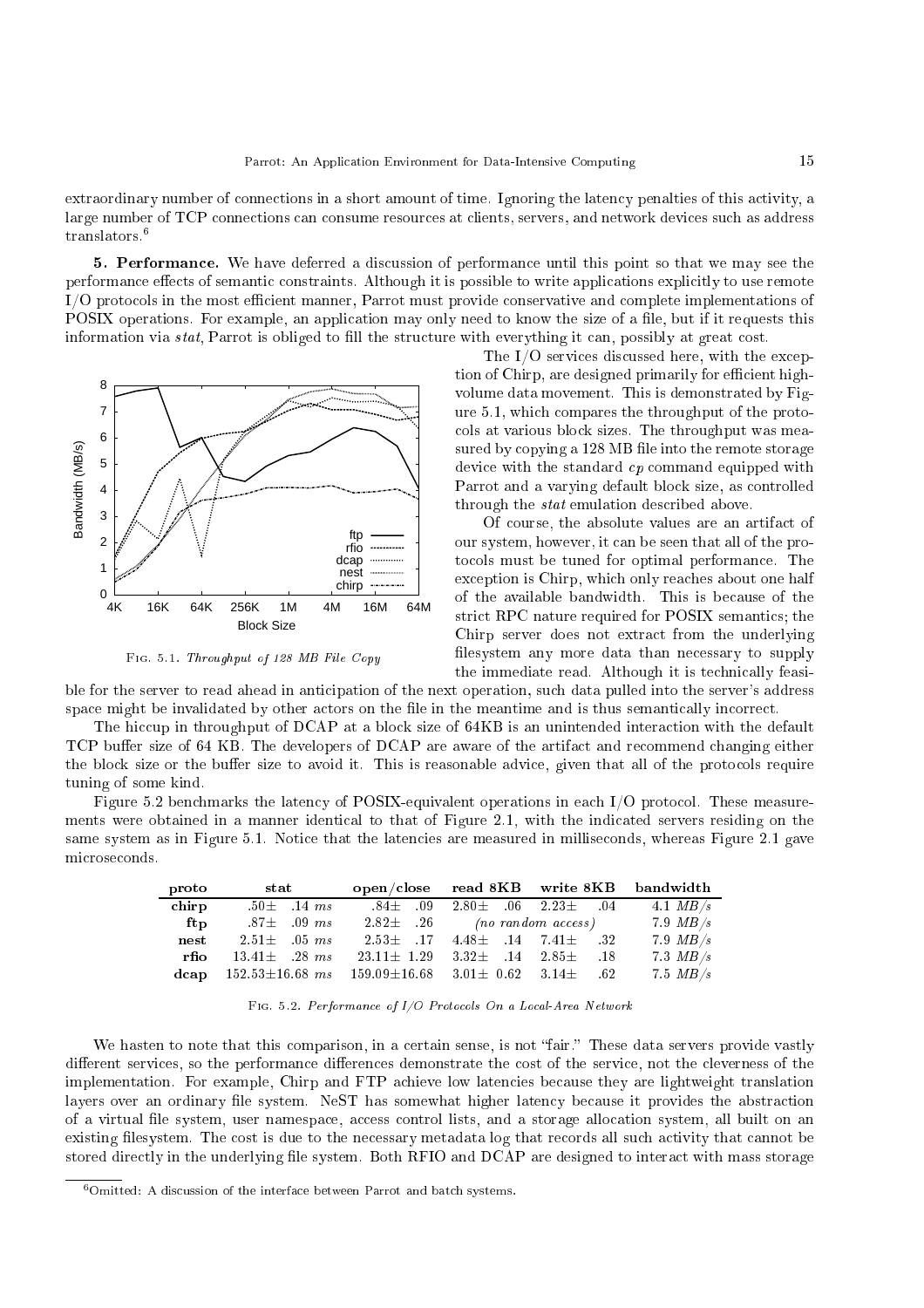| dist. proto |             | copy list                                                                 | scan         | make                                        | delete                    |
|-------------|-------------|---------------------------------------------------------------------------|--------------|---------------------------------------------|---------------------------|
|             | local local | $15\pm$ 02 sec 09 $\pm$ 20                                                | $.08 + .02$  | $65.38 \pm 3.47$                            | $.86\pm .18~sec$          |
|             | local chirp | $1.22 \pm 0.03 \; sec \; .34 \pm 0.02$                                    | $.40\pm .01$ | $81.02 \pm 1.46$                            | $.79\pm$ 01 sec           |
|             | lan chirp   | 6.16 $\pm$ 22 sec 57 $\pm$ 30                                             | $1.32 + 0.3$ | $144.00 + 1.35$                             | $1.26 + 0.02 \text{ sec}$ |
|             | lan chirp   | $10.67 \pm 90 \; sec \; 53 \pm 07$                                        |              | $4.72\pm 0.32$ $95.05\pm 2.33$              | $1.24 \pm 0.03 \; sec$    |
| lan         | ft p        | $34.88 \pm 1.72$ sec $1.47 \pm 0.02$ $17.78 \pm 1.14$ $122.54 \pm 3.14$   |              |                                             | $2.95 \pm 0.15 \; sec$    |
| lan         | nest        | $52.35 \pm 4.18 \; sec 12.92 \pm 4.87$ $28.14 \pm 4.52$ $307.19 \pm 3.26$ |              |                                             | $31.73 \pm 4.37 \; sec$   |
| lan         | rfio        |                                                                           |              | (overwhelmed by repeated connections)       |                           |
| lan         | dcap        |                                                                           |              | $(does not support directions without nfs)$ |                           |

FIG. 5.3. Performance of the Andrew-Like Benchmark

systems; single operations may result in gigabytes of activity within a disk cache, possibly moving files to or from tape. In that context, low latency is not a concern.

That said, several things may be observed from this table. Although FTP has benefitted from years of optimizations, the cost of a *stat* is greater than that of Chirp because of the need for multiple round trips to fill in the necessary details. The additional latency of  $open/close$  is due to the multiple round trips to name and establish a new TCP connection. Both RFIO and DCAP have higher latencies for single byte reads and writes than for 8KB reads and writes. This is due to buffering which delays small operations in anticipation of further data. Most importantly, all of these remote operations ex
eed the laten
y of the debugger trap itself by several orders of magnitude. Thus, we are comfortable with the previous decision to sacrifice performance in favor of reliability in the interposition technique.

We conclude with a macrobenchmark similar to the Andrew benchmark. [11] This Andrew-like benchmark consists of a series of operations on the Parrot source tree, which consists of 13 directories and 296 files totaling 955 KB. To prepare, the source tree is moved to the remote device. In the copy stage, the tree is duplicated on the remote device. In the list stage, a detailed list  $($ ls  $-$ lR $)$  of the tree is made. In the scan stage, all files in the tree are searched (grep) for a text string. In the **make** stage, the software is built. From an  $I/O$  perspective, this involves a sequential read of every source file, a sequential write of every object file, and a series of random reads and writes to reate the exe
utables. In the delete stage, the tree is deleted.

Figure 5.3 compares the performance of the Andrew-like benchmark in a variety of configurations. In the three cases above the horizontal rule, we measure the cost of each layer of software added: first with Parrot only, then with a Chirp server on the same host, then with a Chirp server across the local area network. Not surprisingly, the I/O cost of separating computation from storage is high. Copying data is much slower over the network, although the slowdown in the make stage is quite acceptable if we intend to increase throughput via remote parallelization.

In the two cases adjacent to the rule, the only change is the enabling of caching. As might be expected, the cost of unnecessary duplication causes an increase in copying the source tree, although the difference is easily made up in the make stage, where the cache eliminates the multiple random I/O necessary to link executables. The list and delete stages only involve directory structure and metadata access and are thus not affected by the a
he.

In the five cases below the horizontal rule, we explore the use of various protocols to run the benchmark. In all of these cases, caching is enabled in order to eliminate the cost of random access as discussed. The DCAP protocol is semantically unable to run the benchmark, as it does not provide the necessary access to directories. The RFIO protocol is semantically able to run the benchmark, but the high frequency of filesystem operations results in a large number of TCP onne
tions, whi
h qui
kly exhausts networking resour
es at both the lient and the server, thus preventing the ben
hmark from running. Chirp, FTP, and NeST are all able to omplete the ben
hmark. The NeST results have a high varian
e, due to delays in
urred while the metadata log is periodically compressed. The difference in performance between Chirp, FTP, and NeST is primarily attributable to the cost of metadata lookups. All the stages make heavy use of stat; the multiple round trips necessary to implement this completely for FTP and NeST have a striking cumulative effect.

6. Con
lusions. Interposition agents provide a stable platform for bringing old appli
ations into new environments. We have outlined the difficulties that we have encountered as well as the solutions we have constructed in the course of building and deploying several types of agents within the Condor project. As we have shown, the Linux debugger trap has several limitations, but can still be put to good use. As interest grows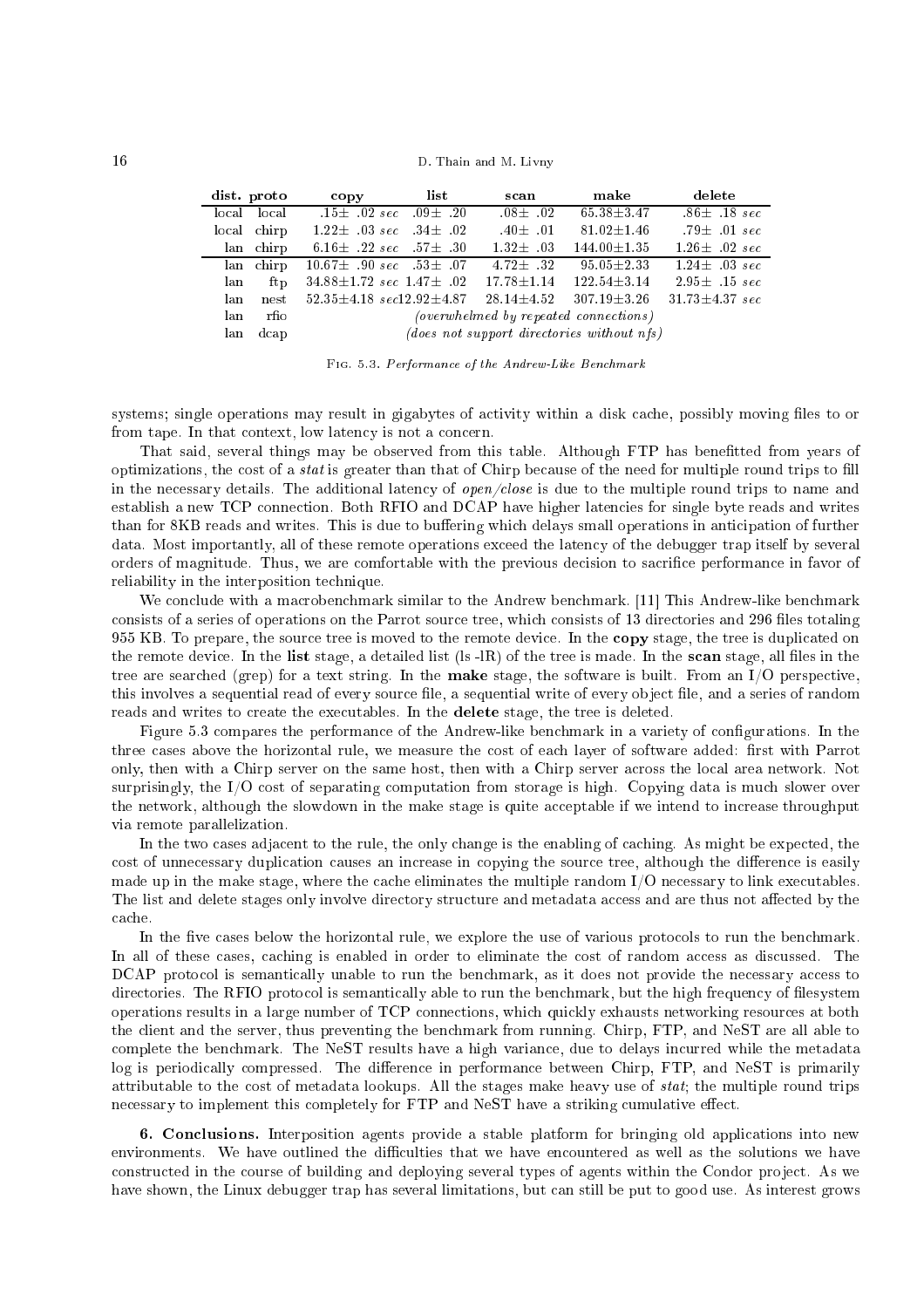in the use of virtual machines in distributed systems [26] the need for powerful but low overhead methods of interposition grows. The appropriate interface for this task is still an open research topic.

The notion of virtualizing or multiplexing an existing interface is a common technique  $[14, 7]$ , but the plague of errors and other boundary conditions seems to be suffered silently by practitioners. Such problems are rarely publicized, however, we are aware of two excellent exceptions. C. Metz [16] describes how the Berkeley sockets interface is surprisingly hard to multiplex. T. Garfinkel [10] describes the subtle semantic problems of sandboxing untrusted applications.

For more information: http://www.cs.wisc.edu/"thain/research/parrot

7. A
knowledgments. We thank John Bent and Sander Klous for their help deploying and debugging Parrot. Victor Zandy wrote the mechanism for binary rewriting. Alain Roy gave thoughtful comments on early drafts of this paper.

#### **REFERENCES**

- [1℄ M. A

etta, R. Baron, W. Bolosky, D. Golub, R. Rashid, A. Tevanian, and M. Young, Ma
h: A new kernel foundation for Unix development, in Pro
eedings of the USENIX Summer Te
hni
al Conferen
e, Atlanta, GA, 1986.
- [2] A. ALEXANDROV, M. IBEL, K. SCHAUSER, AND C. SCHEIMAN, UFO: A personal global file system based on user-level extensions to the operating system, ACM Transactions on Computer Systems, (1998), pp. 207-233.
- [3] W. ALLCOCK, A. CHERVENAK, I. FOSTER, C. KESSELMAN, AND S. TUECKE, Protocols and services for distributed dataintensive science, in Proceedings of Advanced Computing and Analysis Techniques in Physics Research, 2000, pp. 161-163.
- [4] D. ANDERSON, J. CHASE, AND A. VAHDAT, Interposed request routing for scalable network storage, in Proceedings of the Fourth Symposium on Operating Systems Design and Implementation, 2000.
- [5] O. BARRING, J. BAUD, AND J. DURAND, CASTOR project status, in Proceedings of Computing in High Energy Physics, Padua, Italy, 2000.
- [6] J. BENT, V. VENKATARAMANI, N. LEROY, A. ROY, J. STANLEY, A. ARPACI-DUSSEAU, R. ARPACI-DUSSEAU, AND M. LIVNY, Flexibility, manageability, and performance in a grid storage appliance, in Proceedings of the Eleventh IEEE Symposium on High Performance Distributed Computing, Edinburgh, Scotland, July 2002.
- [7] D. CHERITON, UIO: A uniform I/O system interface for distributed systems, ACM Transactions on Computer Systems, 5  $(1987)$ , pp.  $12-46$ .
- [8] M. ERNST, P. FUHRMANN, M. GASTHUBER, T. MKRTCHYAN, AND C. WALDMAN, dCache, a distributed storage data caching system, in Proceedings of Computing in High Energy Physics, Beijing, China, 2001.
- [9] I. FOSTER, C. KESSELMAN, G. TSUDIK, AND S. TUECKE, A security architecture for computational grids, in Proceedings of the 5th ACM Conference on Computer and Communications Security Conference, 1998, pp. 83-92.
- [10] T. GARFINKEL, Traps and pitfalls: Practical problems in in system call interposition based security tools, in Proceedings of the Network and Distributed Systems Security Symposium, February 2003.
- [11] J. Howard, M. Kazar, S. Menees, D. Nichols, M. SATYANARAYANAN, R. SIDEBOTHAM, AND M. WEST, Scale and performance in a distributed file system, ACM Transactions on Computer Systems, 6 (1988), pp. 51–81.
- [12] G. HUNT AND D. BRUBACHER, Detours: Binary interception of Win32 functions, Tech. Report MSR-TR-98-33, Microsoft Resear
h, February 1999.
- [13] M. Jones, Interposition agents: Transparently interposing user code at the system interface, in Proceedings of the 14th ACM Symposium on Operating Systems Prin
iples, 1993.
- [14] S. KLEIMAN, Vnodes: An architecture for multiple file system types in Sun Unix, in Proceedings of the USENIX Technical Conference, 1986, pp. 151-163.
- [15] M. LEECH, M. GANIS, Y. LEE, R. KURIS, D. KOBLAS, AND L. JONES, SOCKS protocol version 5. Internet Engineering Task For
e, Request for Comments 1928, Mar
h 1996.
- [16] C. METZ, Protocol independence using the sockets API, in Procedings of the USENIX Technical Conference, June 2002.
- [17] B. MILLER, M. CALLAGHAN, J. CARGILLE, J. HOLLINGSWORTH, R. B. IRVIN, K. KARAVANIC, K. KUNCHITHAPADAM, AND T. NEWHALL, The Paradyn parallel performance measurement tools, IEEE Computer, 28 (1995), pp. 37-46.
- [18] B. MILLER, A. CORTES, M. A. SENAR, AND M. LIVNY, The tool daemon protocol (TDP), in Proceedings of Supercomputing, Phoenix, AZ, November 2003.
- [19] C. SMALL AND M. SELTZER, A comparison of OS extension technologies, in Proceedings of the USENIX Technical Conference, 1996, pp. 41-54.
- [20] M. SOLOMON AND M. LITZKOW, Supporting checkpointing and process migration outside the Unix kernel, in Proceedings of the USENIX Winter Technical Conference, 1992.
- [21] D. THAIN AND M. LIVNY, Multiple bypass: Interposition agents for distributed computing, Journal of Cluster Computing, 4  $(2001)$ , pp. 39-47.
- [22] Fror scope on a computational grid, in Proceedings of the Eleventh IEEE Symposium on High Performance Distributed Computing, July 2002.
- [23] —, Parrot: Transparent user-level middleware for data-intensive computing, in Proceedings of the Workshop on Adaptive Grid Middleware, September 2003.
- [24] \_\_\_, Parrot: Transparent user-level middleware for data-intensive computing, Tech. Report 1493, Computer Sciences Department, University of Wis
onsin, De
ember 2003.
- [25] K.-P. Vo, The discipline and method architecture for reusable libraries, Software: Practice and Experience, 30 (2000), pp. 107-128.